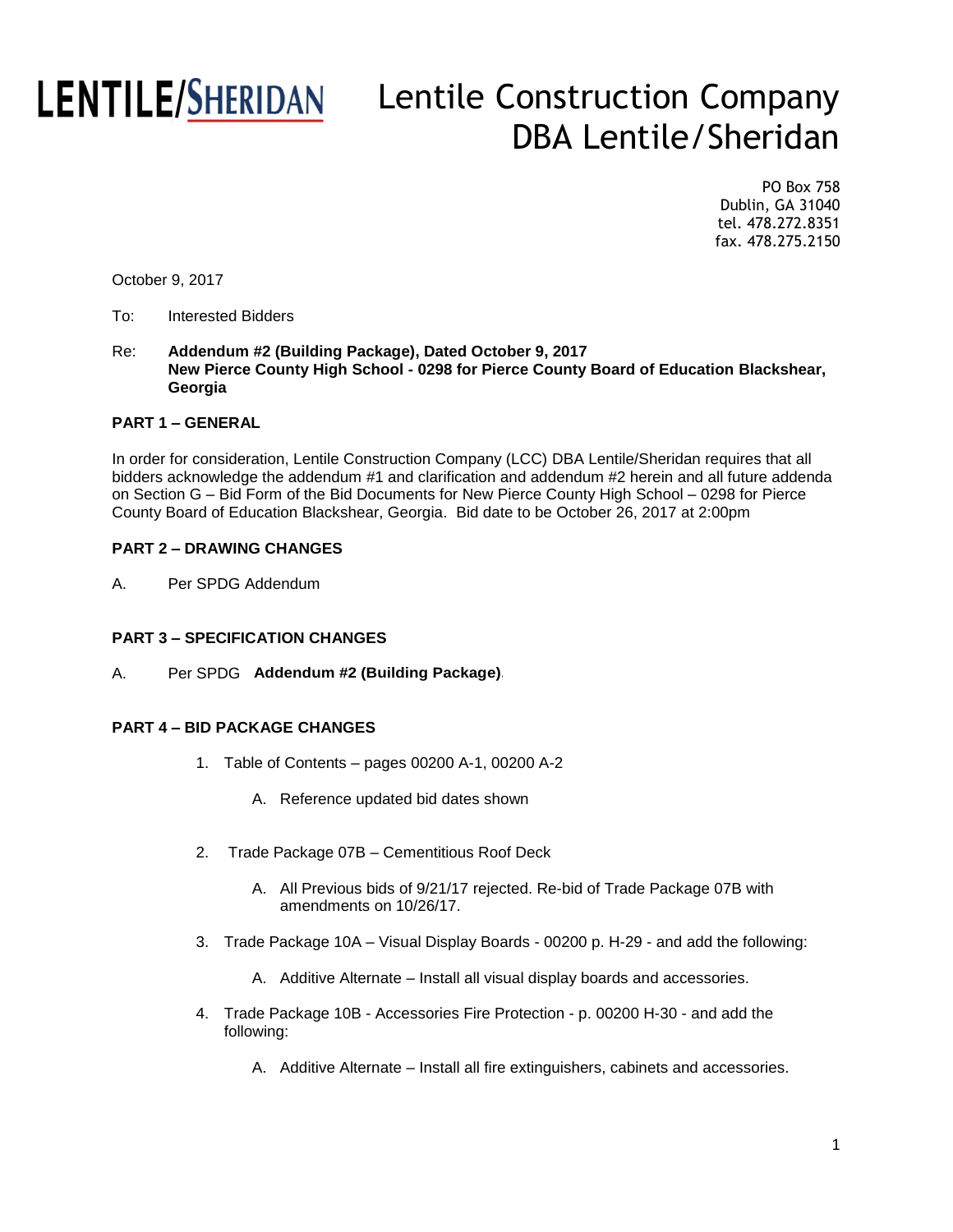## **SHERIDAN** Lentile Construction Company DBA Lentile/Sheridan

- 5. Trade Package 10C Toilets Accessories and Cubicle Tracks/Curtains p. 00200 H-31 add the following:
	- A. Additive Alternate Install all toilet accessories, cubicle tracks, and curtains with accessories.
- 6. Trade Package 10F Signage p. 00200 H-34 add the following:
	- A. Base Bid Add an allowance of \$10,000 for furnish and install of the following:
		- 1. Ref: Pages A5.22 and A5.23
			- a) Flat stock 16 ga. bear claw stencils
			- b) Flat stock 16 ga. 18" x 18" panels
			- c) Flat stock 16 ga. 15" letters
			- d) 12" aluminum letters

These panels, emblems, and letters are to be part of the "monumental" staircase system in lobby 161.

- B. Additive Alternates Install all plaques, interior panel signs, dimensional letters with accessories.
- 7. Trade Package 10H Flag Pole p. 00200 H-36 add the following:
	- A. Additive Alternate Install the flag pole with accessories.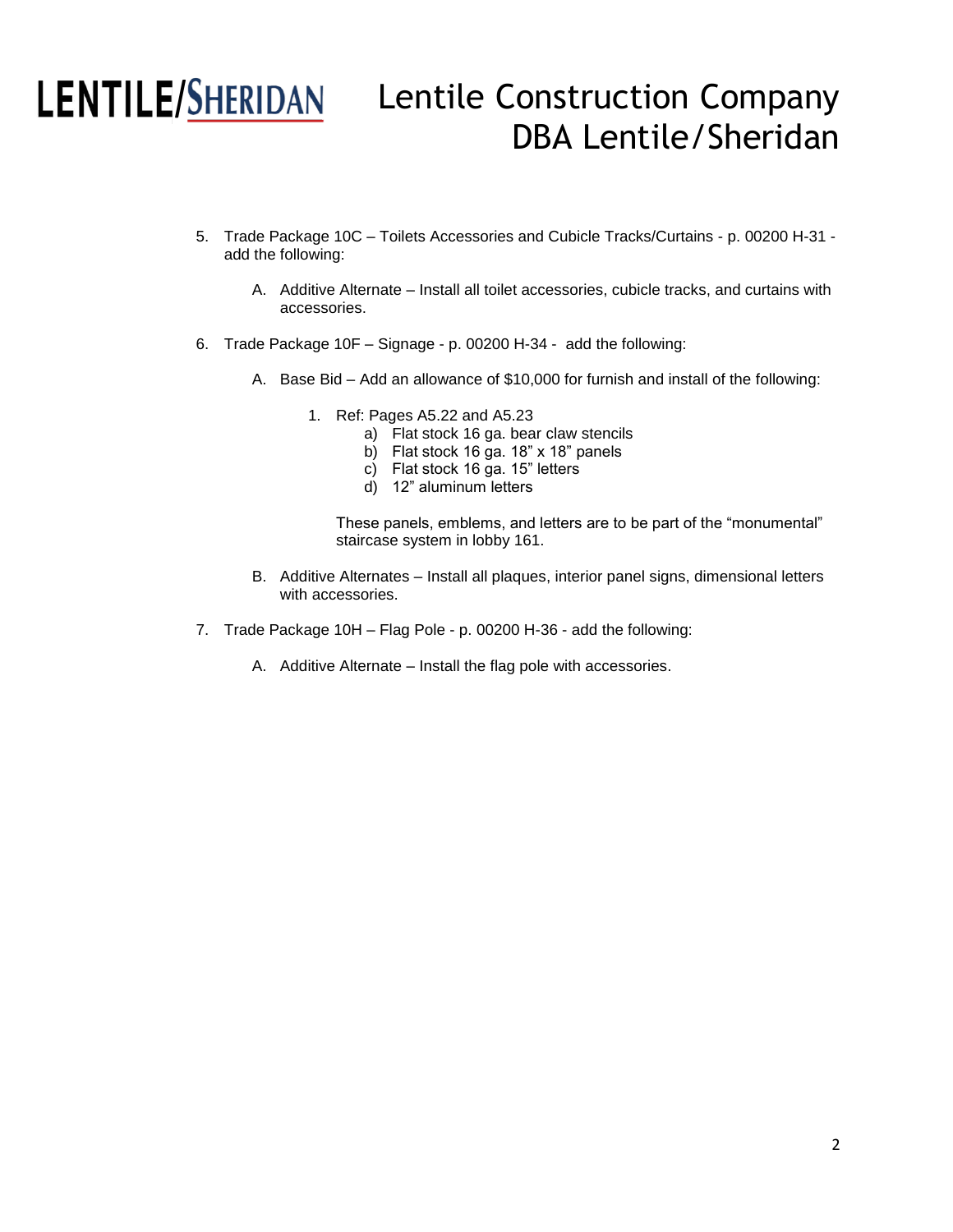## **SHERIDAN** Lentile Construction Company DBA Lentile/Sheridan

| Lentile Construction Company dba Lentile-Sheridan |                                                                                                                              |                        |                                      | Section A                                                                | 00200 A-1      |
|---------------------------------------------------|------------------------------------------------------------------------------------------------------------------------------|------------------------|--------------------------------------|--------------------------------------------------------------------------|----------------|
| Table of Contents - 00200 Section                 |                                                                                                                              |                        |                                      |                                                                          |                |
| Section                                           |                                                                                                                              |                        |                                      |                                                                          | No. Pages      |
|                                                   |                                                                                                                              |                        |                                      |                                                                          |                |
| A                                                 | <b>Table of Contents</b><br><b>Advertisement for Bid</b>                                                                     |                        |                                      |                                                                          | $\overline{c}$ |
| B                                                 | Invitation to Bid<br><b>Instructions to Bidders</b><br>Pre-bid Meeting<br><b>Qualification Statement</b><br><b>Bid Forms</b> |                        |                                      |                                                                          | 1              |
| $\mathcal{C}$                                     |                                                                                                                              |                        |                                      |                                                                          | 1              |
| D                                                 |                                                                                                                              |                        |                                      | 4                                                                        |                |
| E                                                 |                                                                                                                              |                        |                                      |                                                                          | 1              |
| $\mathbf F$                                       |                                                                                                                              |                        |                                      |                                                                          | 13             |
| G                                                 |                                                                                                                              |                        |                                      |                                                                          | $\overline{2}$ |
| H                                                 |                                                                                                                              | <b>Work Categories</b> |                                      |                                                                          | 53             |
|                                                   | <b>Bid Dates</b>                                                                                                             |                        |                                      |                                                                          |                |
|                                                   | 10/26                                                                                                                        | <b>01A</b>             | General (9/21)                       |                                                                          |                |
|                                                   | 6/27                                                                                                                         | 02A                    | <b>Sitework</b>                      |                                                                          |                |
|                                                   |                                                                                                                              |                        |                                      | 311100 Site Clearing                                                     |                |
|                                                   |                                                                                                                              |                        |                                      | 312300 Earthwork                                                         |                |
|                                                   |                                                                                                                              |                        |                                      | 312500 Erosion, Siltation and Dust Control                               |                |
|                                                   |                                                                                                                              |                        |                                      | 321313 Concrete Paving, Sidewalks & Curb & Gutter                        |                |
|                                                   |                                                                                                                              |                        |                                      | 321316 Asphalt Concrete Paving<br>323113 Chain Link Fences & Gates       |                |
|                                                   |                                                                                                                              |                        |                                      | 329000 Landscape Work                                                    |                |
|                                                   |                                                                                                                              |                        |                                      | 329210 Finishing Lawn and Landscape Areas                                |                |
|                                                   |                                                                                                                              |                        |                                      | 331116 Site Water Distribution System                                    |                |
|                                                   |                                                                                                                              |                        |                                      | 333313 Site Sanitary Sewer Construction                                  |                |
|                                                   |                                                                                                                              |                        |                                      | 334116 Storm Drainage                                                    |                |
|                                                   | 9/21                                                                                                                         | 03A                    | Concrete                             |                                                                          |                |
|                                                   | 9/21                                                                                                                         | $03A-1$                |                                      | Concrete & Masonry Reinforcing (Materials Only) (Labor & Install NIC)    |                |
|                                                   | 9/21<br>9/21                                                                                                                 | 04A<br>05A             | <b>Masonry</b>                       | <b>Structural Steel and Metal Fabrications</b>                           |                |
|                                                   | 9/21                                                                                                                         | 05B                    | <b>Metal Trusses and Accessories</b> |                                                                          |                |
|                                                   | 10/26                                                                                                                        | <b>06A</b>             | <b>Miscellaneous Carpentry</b>       |                                                                          |                |
|                                                   | 10/26                                                                                                                        | 06B                    | <b>Millwork</b>                      |                                                                          |                |
|                                                   | 9/21                                                                                                                         | 07A                    | Roofing                              |                                                                          |                |
|                                                   | 10/26                                                                                                                        | 07B                    | <b>Cementitious Roof Deck</b>        |                                                                          |                |
|                                                   | 9/21                                                                                                                         | <b>08A</b>             |                                      | Hollow Metal Frames and Doors, Wood Doors, Finish Hardware               |                |
|                                                   | 10/26                                                                                                                        | <b>08B</b>             | <b>Overhead Coiling Doors</b>        |                                                                          |                |
|                                                   | 10/26                                                                                                                        | <b>08C</b>             | <b>Unit Skylights</b>                |                                                                          |                |
|                                                   | 9/21                                                                                                                         | 08D                    |                                      | Aluminum Entrances and Storefronts, Glass and Glazing                    |                |
|                                                   | 9/21                                                                                                                         | 09A                    | <b>EIFS</b> Systems                  |                                                                          |                |
|                                                   | 9/21                                                                                                                         | 09B                    |                                      | Framing, Drywall, Insulation, Sealants and Caulking, Acoustical Ceilings |                |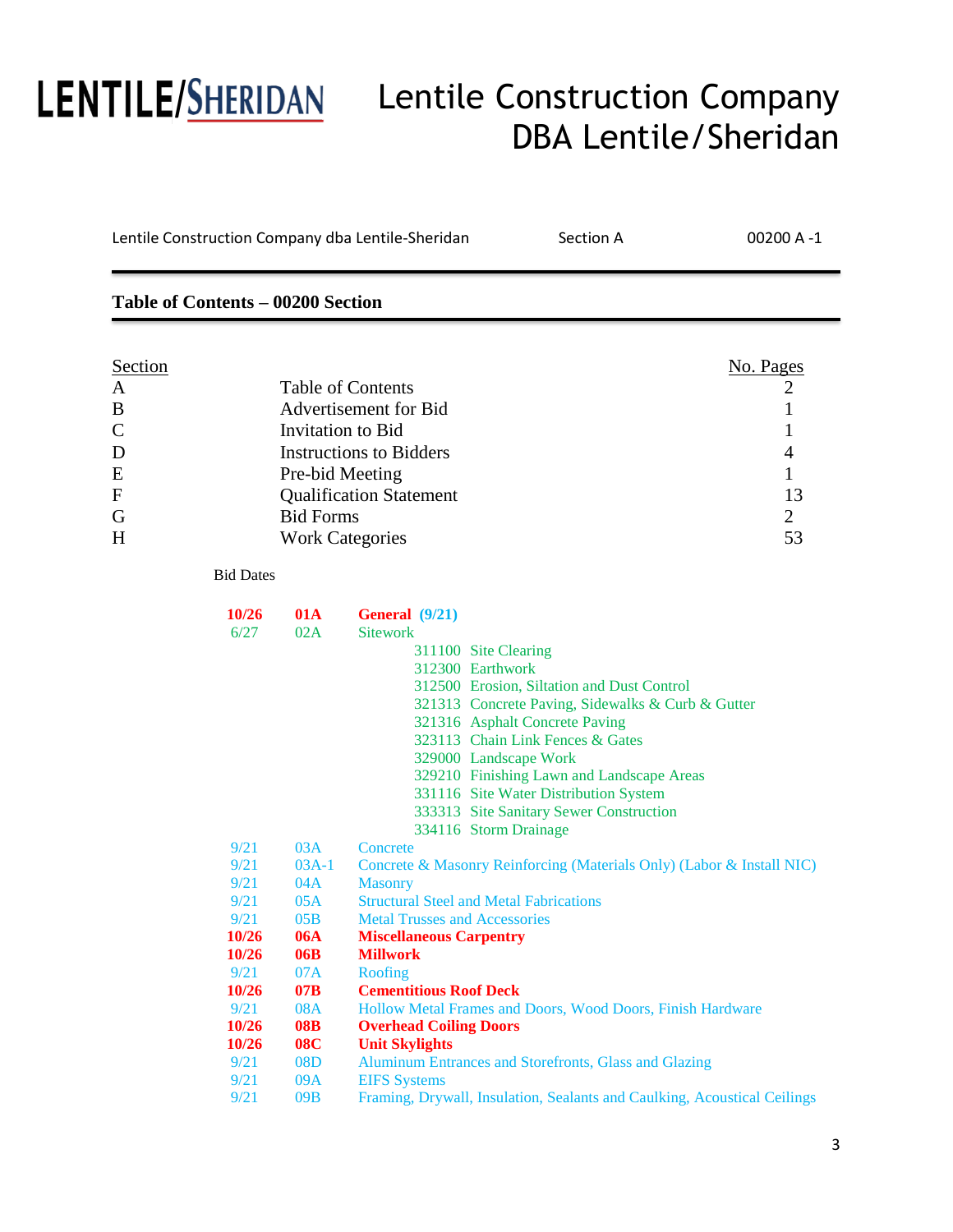# *|*

## Lentile Construction Company DBA Lentile/Sheridan

Lentile Construction Company dba Lentile-Sheridan Section A 00200 A -2

| 9/21<br>09D<br>Painting<br>10/26<br>09E<br><b>Resilient Flooring, Carpet, Rubber Base, Safety Tile, and LVT</b> |  |
|-----------------------------------------------------------------------------------------------------------------|--|
|                                                                                                                 |  |
|                                                                                                                 |  |
| <b>Wood Flooring</b><br>10/26<br>09F                                                                            |  |
| <b>Athletic Surfacing</b><br>10/26<br>09G                                                                       |  |
| <b>Terrazzo Flooring</b><br>10/26<br>09H                                                                        |  |
| <b>09I</b><br><b>Seamless Flooring</b><br>10/26                                                                 |  |
| <b>Sealed Concrete</b><br>9/21<br>09J                                                                           |  |
| <b>10A</b><br>10/26<br><b>Visual Display Boards</b>                                                             |  |
| <b>Accessories Fire Protection</b><br>10/26<br><b>10B</b>                                                       |  |
| <b>10C</b><br><b>Toilet Accessories and Cubicle Tracks/Curtains</b><br>10/26                                    |  |
| 9/21<br>10D<br><b>Protective Covers and Canopies</b>                                                            |  |
| <b>TBD</b><br>10E<br>Miscellaneous Installations                                                                |  |
| <b>10F</b><br>10/26<br><b>Signage</b>                                                                           |  |
| 10/26<br>10G<br><b>Metal Lockers</b>                                                                            |  |
| <b>10/26</b><br><b>10H</b><br><b>Flag Pole</b>                                                                  |  |
| 10I<br><b>Screen Panels</b><br><b>TBD</b>                                                                       |  |
| 10/26<br><b>11A</b><br><b>Kitchen Equipment</b>                                                                 |  |
| <b>Gym Equipment</b><br>10/26<br>11B                                                                            |  |
| Gymnasium Divider Curtain<br><b>TBD</b><br>11 <sup>C</sup>                                                      |  |
| <b>Stage Curtains and Rigging</b><br><b>11D</b><br>10/26                                                        |  |
| <b>Window Treatments</b><br>10/26<br>12A                                                                        |  |
| 10/26<br>12B<br><b>Bleachers</b>                                                                                |  |
| 9/21<br>12C<br><b>Scientific Casework</b>                                                                       |  |
| 10/26<br>12D<br><b>Fixed Audience Seating</b>                                                                   |  |
| 9/21<br>14A<br><b>Elevators</b>                                                                                 |  |
| 9/21<br><b>Interior Plumbing</b><br>15A                                                                         |  |
| 9/21<br>15B<br><b>HVAC</b>                                                                                      |  |
| 9/21<br>15C<br><b>Fire Protection</b>                                                                           |  |
| 9/21<br>16A<br><b>Electrical</b>                                                                                |  |

### **Legend:**

- **—** Bidding on October 26, 2017
- **—** Previously Bid on September 21, 2017
- **—** Previously Bid on June 27, 2017
- **—** Bid date to be determined

**\*Comments from State Fire Marshall final review will be incorporated via an addendum to the project once received.**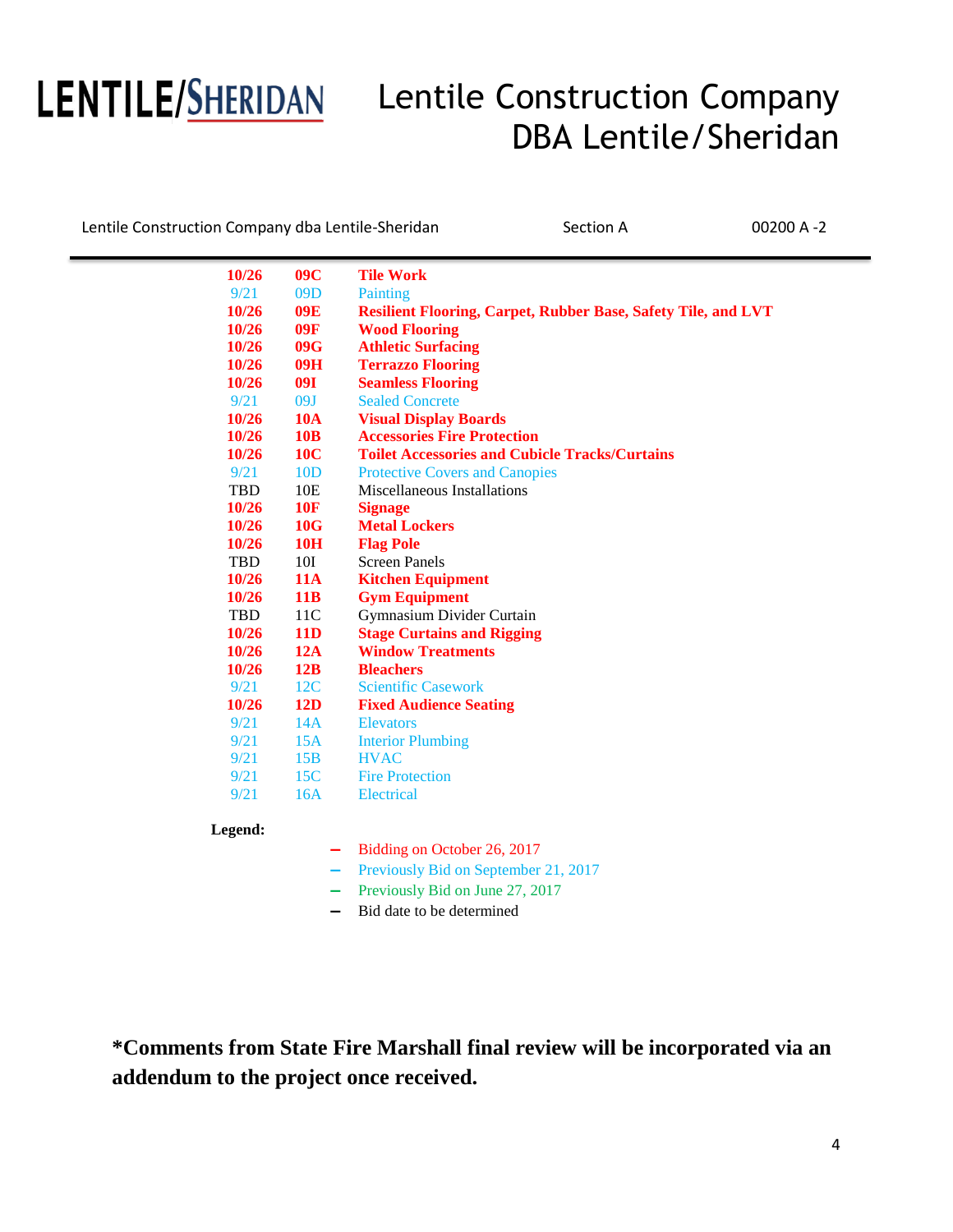

Date: October 6, 2017

RE: New Pierce County High School - 0298

### **Addendum #2 (Building Package),**

### **PROJECT MANUAL:**

### **Section 03 5113 – Cementitious Roof Deck**

1. At article 2.2, A, 1, change Tectum III roof deck panels [basis of design] to Tectum E-N roof deck panels [basis of design].

### **Section 11 4000 – Food Service Equipment**

- 1. At article 2.9.1, item No. 2 basis of design shall be Channel. Include as an acceptable manufacturer New Age and Winholt.
- 2. At article 2.9.1, item No. 5 basis of design shall be Atlanta Custom Fabricators. All drains shall be Rensynk seamless drains.
- 3. At article 2.9.1, item No. 7 B, C, D, E, F basis of design shall be Amerikooler . [www.amerikooler.com](http://www.amerikooler.com/) 1.800.627.5665.
- 4. At article 2.9.1, item No. 9 basis of design shall be Atlanta Custom Fabricators.
- 5. At article 2.9.1, item No. 12 basis of design shall be Atlanta Custom Fabricators.
- 6. At article 2.9.1, item No. 14 basis of design shall be Traulsen. Doors on kitchen side shall be full glass.
- 7. At article 2.9.1, item No. 17, 21, 22, 24, 26 include as an acceptable manufacturer Vulcan [www.vulcanequipment.com](http://www.vulcanequipment.com/) 1.800.814.2028.
- 8. At article 2.9.1, item No. 20 basis of design shall be Vulcan. No filtration system required.
- 9. At article 2.9.1, item No. 21 basis of design shall be Vulcan VE40.
- 10. At article 2.9.1, item No. 22 basis of design shall be Vulcan VE55ED. Omit Southbend as an acceptable manufacturer and substitute Blodgett.
- 11. At article 2.9.1, item No. 24 basis of design shall be Vulcan ABC7e with 3 extra racks, 10 full size wire baskets and a RO filtration system. Omit Rational as an acceptable manuf. and replace with Eloma and Cleveland.
- 12. At article 2.9.1, item No. 26 basis of design shall be Vulcan K6ETTwith stand, drawer, faucet and spray hose.
- 13. At article 2.9.1 item No. 30A&B basis of design shall be Atlanta Custom Fabricators.